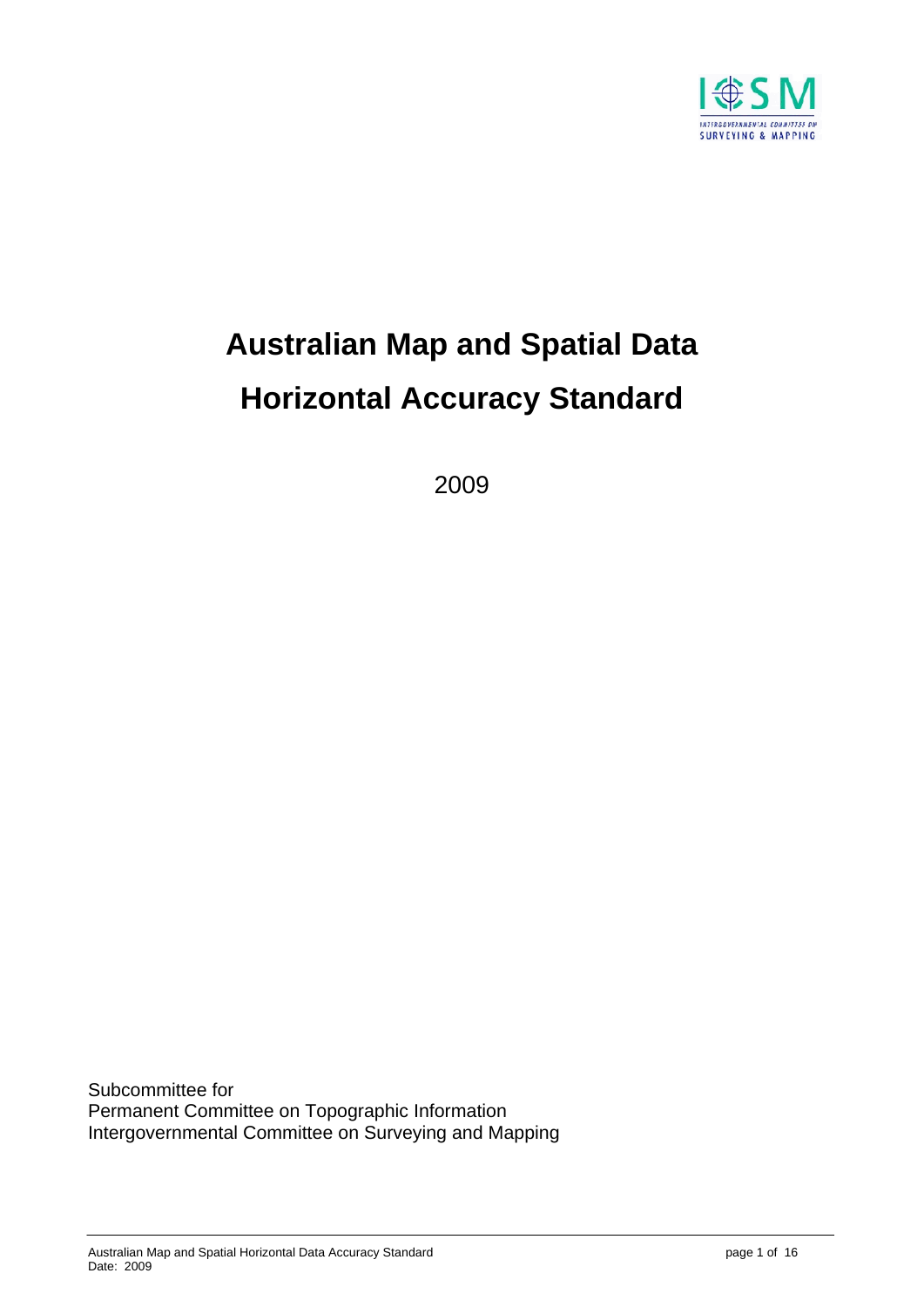

# **Table of Contents**

| 1              |                                                            |                                                            |  |
|----------------|------------------------------------------------------------|------------------------------------------------------------|--|
| 1.1            |                                                            |                                                            |  |
| 1.2            |                                                            |                                                            |  |
| 1.3            |                                                            |                                                            |  |
| 1.4            |                                                            |                                                            |  |
| 2              |                                                            |                                                            |  |
| 3              |                                                            |                                                            |  |
| $\overline{4}$ |                                                            |                                                            |  |
| 5              |                                                            |                                                            |  |
| 6              |                                                            |                                                            |  |
| 6.1            |                                                            |                                                            |  |
| 6.2            | Testing against an independent source of higher accuracy 8 |                                                            |  |
|                | 6.2.1<br>6.2.2<br>6.2.3                                    |                                                            |  |
|                |                                                            |                                                            |  |
| 6.3            |                                                            |                                                            |  |
| 6.4            |                                                            |                                                            |  |
|                |                                                            | APPENDIX 1: EXPLANATION OF ROOT-MEAN-SQUARE-ERROR (RMSE)15 |  |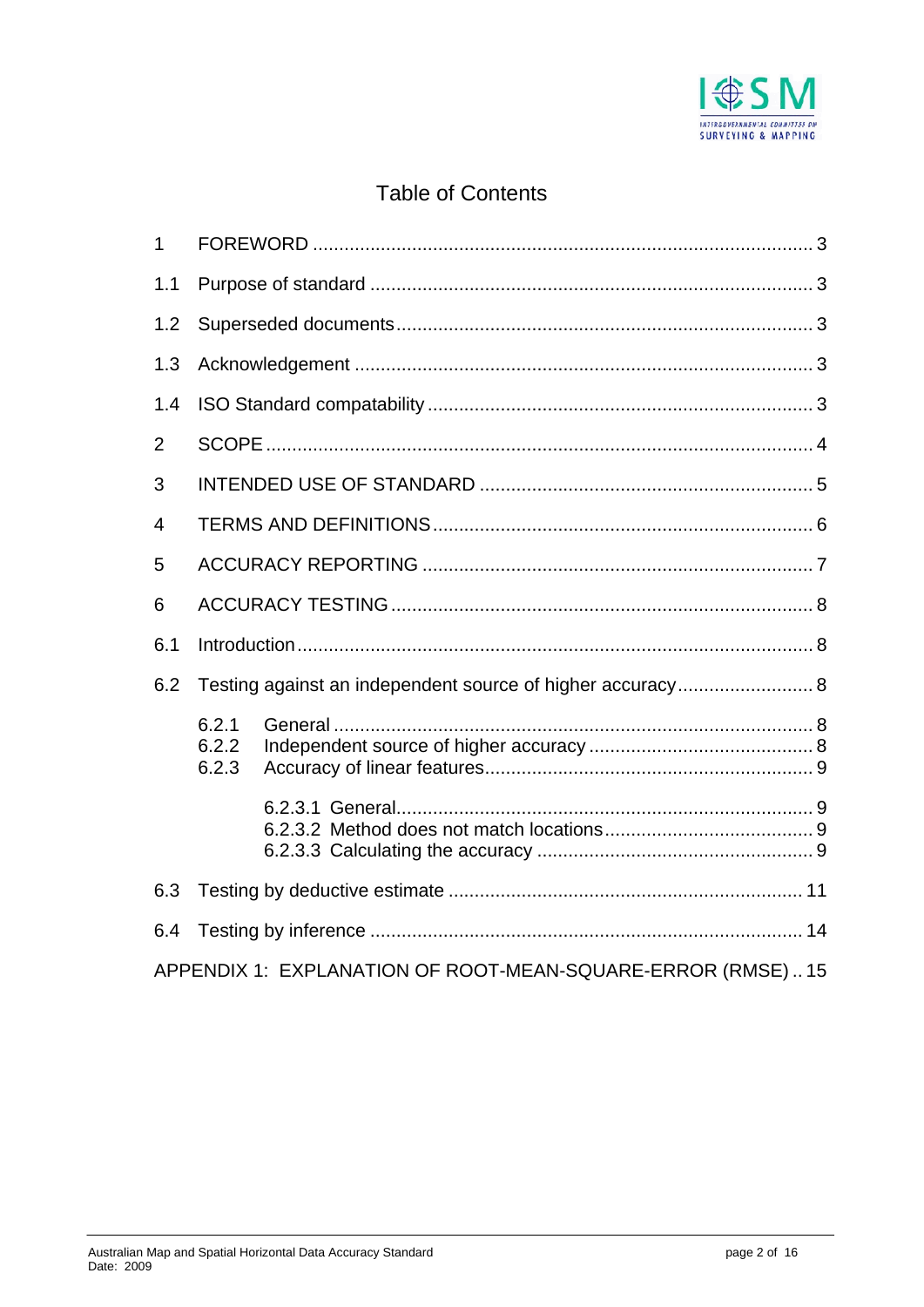

# <span id="page-2-0"></span>**1 FOREWORD**

# **1.1 Purpose of standard**

- (a) The purpose of this standard is to provide a common standard for calculating and reporting accuracy to facilitate the appropriate use of maps and spatial data for geographic and geoscientific applications.
- (b) This standard will allow users of maps and spatial data which comply with this standard to judge whether those maps and data are sufficiently accurate for their applications.

### **1.2 Superseded documents**

This standard supersedes horizontal accuracy statement(s) in the following documents:

- 1975, *Standards of Map Accuracy (2nd edition)*, National Mapping Council of Australia; and
- 1953, *Standards of Map Accuracy,* National Mapping Council of Australia.

### **1.3 Acknowledgement**

This standard has in parts been based on the *US National Standard for Spatial Data Accuracy* (NSSDA), published by the US Federal Geographic Data Committee (FGDC) in 1998.

### **1.4 ISO Standard compatability**

This standard is compatible with ISO TC211 standards relating to data quality, including:

- ISO/TC211 19105 Geographic information Conformance and testing
- ISO/TC211 19113 Geographic information Quality principles
- ISO/TC211 19114 Geographic information Quality evaluation procedures
- ISO/TC211 19115 Geographic information Metadata
- ISO/TC211 19138 Geographic information Data quality measures.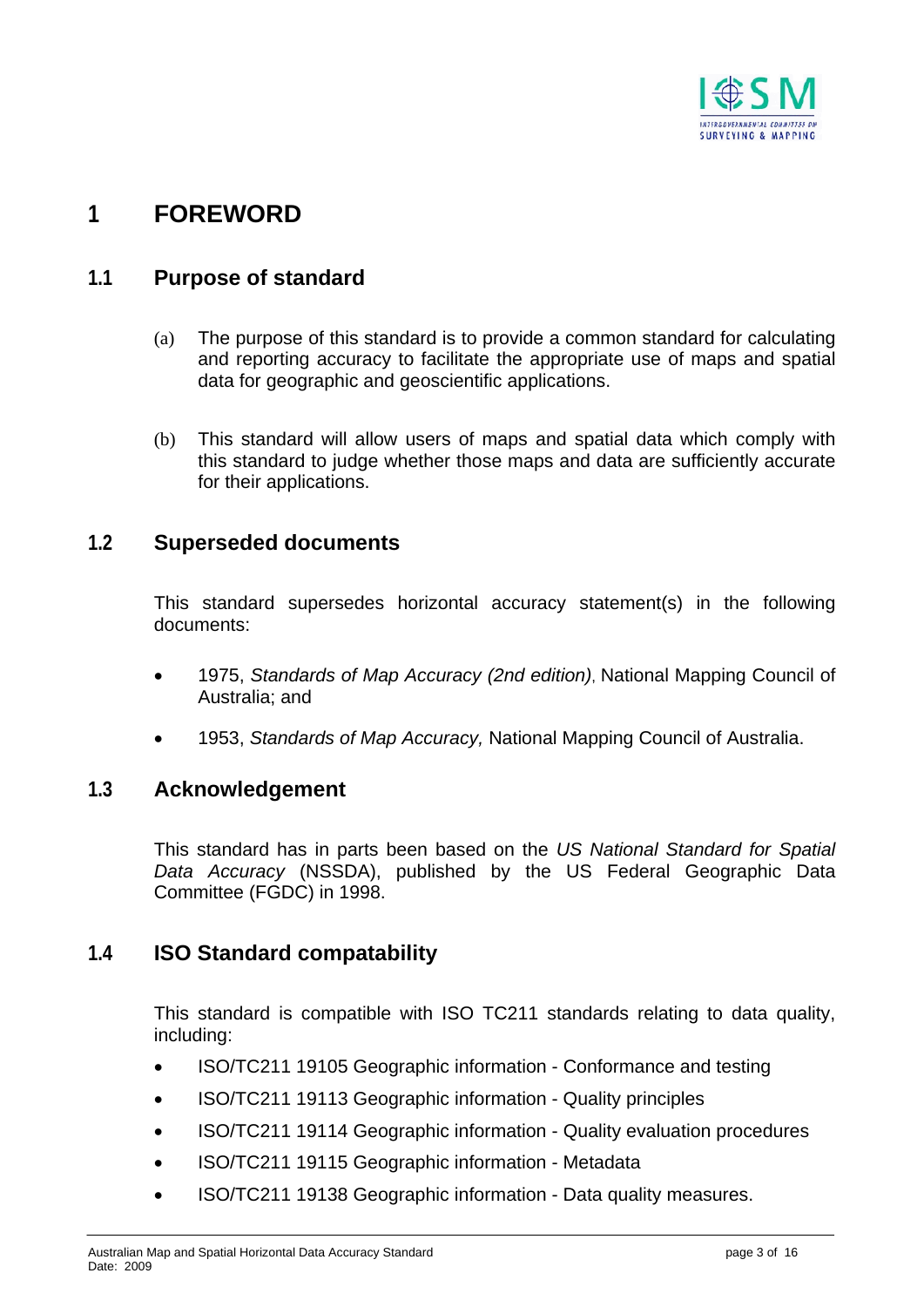

# <span id="page-3-0"></span>**2 SCOPE**

- (a) This standard
	- (i) specifies absolute horizontal positional accuracy calculation and reporting requirements for Australian maps and digital spatial datasets,
	- (ii) applies to all feature types of real world geographic and geoscientific phenomena contained in maps and digital spatial data, and
	- (iii) applies to maps and spatial data in raster, vector or hard copy format, and derived from sources such as aerial photographs, satellite imagery, or ground surveys.
- (b) This standard does not apply to abstract features such as cadastral boundaries, survey networks, or geodetically surveyed points.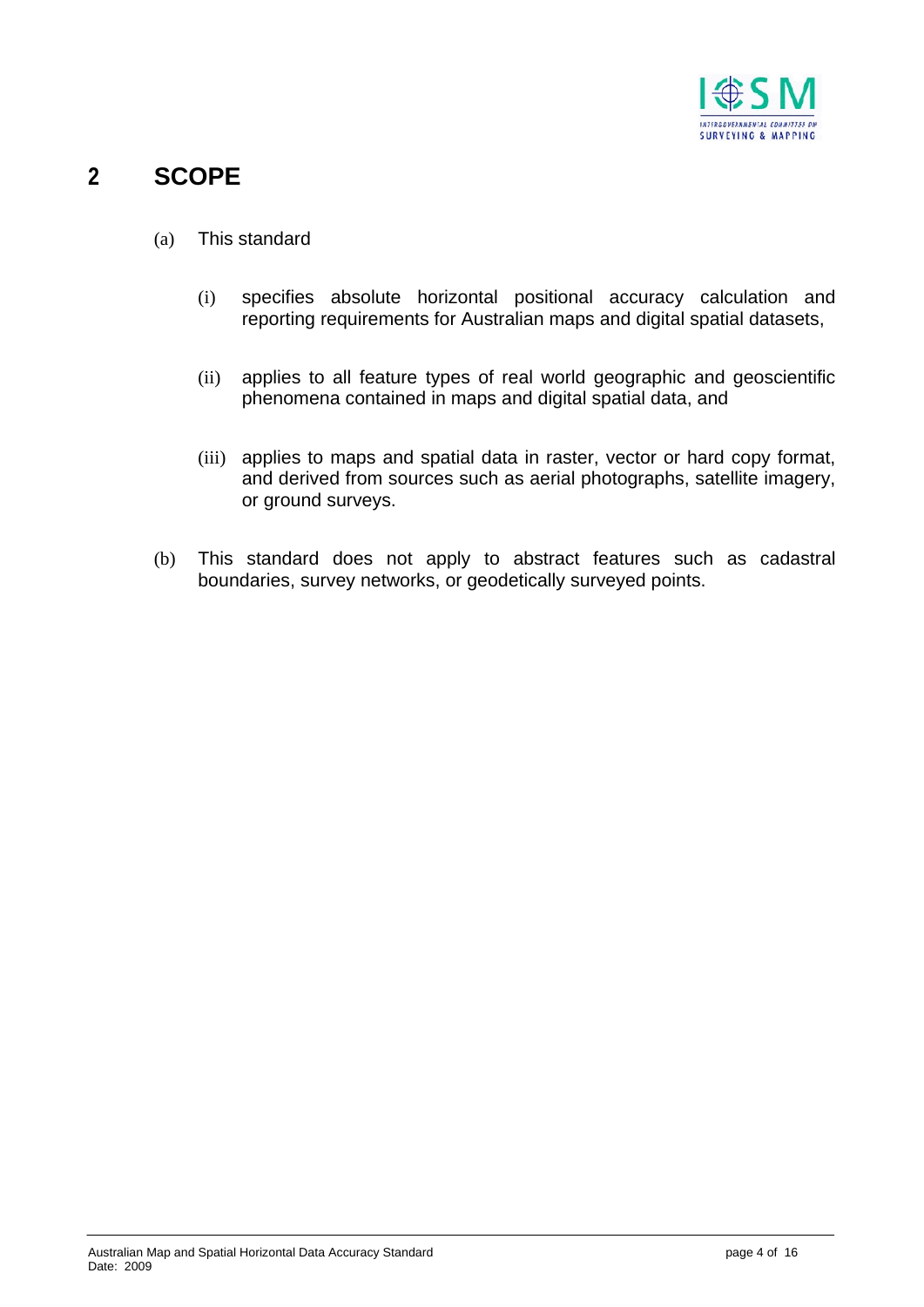

# <span id="page-4-0"></span>**3 INTENDED USE OF STANDARD**

- (a) Accuracy statements for new or revised topographic maps or spatial datasets claiming conformance to this standard must satisfy the reporting requirements in this standard.
- (b) Accuracy of existing or legacy spatial data and maps may be reported according to this standard or the accuracy standard by which they were originally evaluated.

#### **COMMENTARY**

#### **Non conformance**

If the requirements of this standard cannot be met, it is recommended that information be provided to enable users to evaluate how the data fit their applications. This information may include descriptions of:

- the source material from which the data were compiled,
- accuracy of ground surveys associated with compilation,
- digitizing procedures,
- equipment, and
- quality control procedures used in production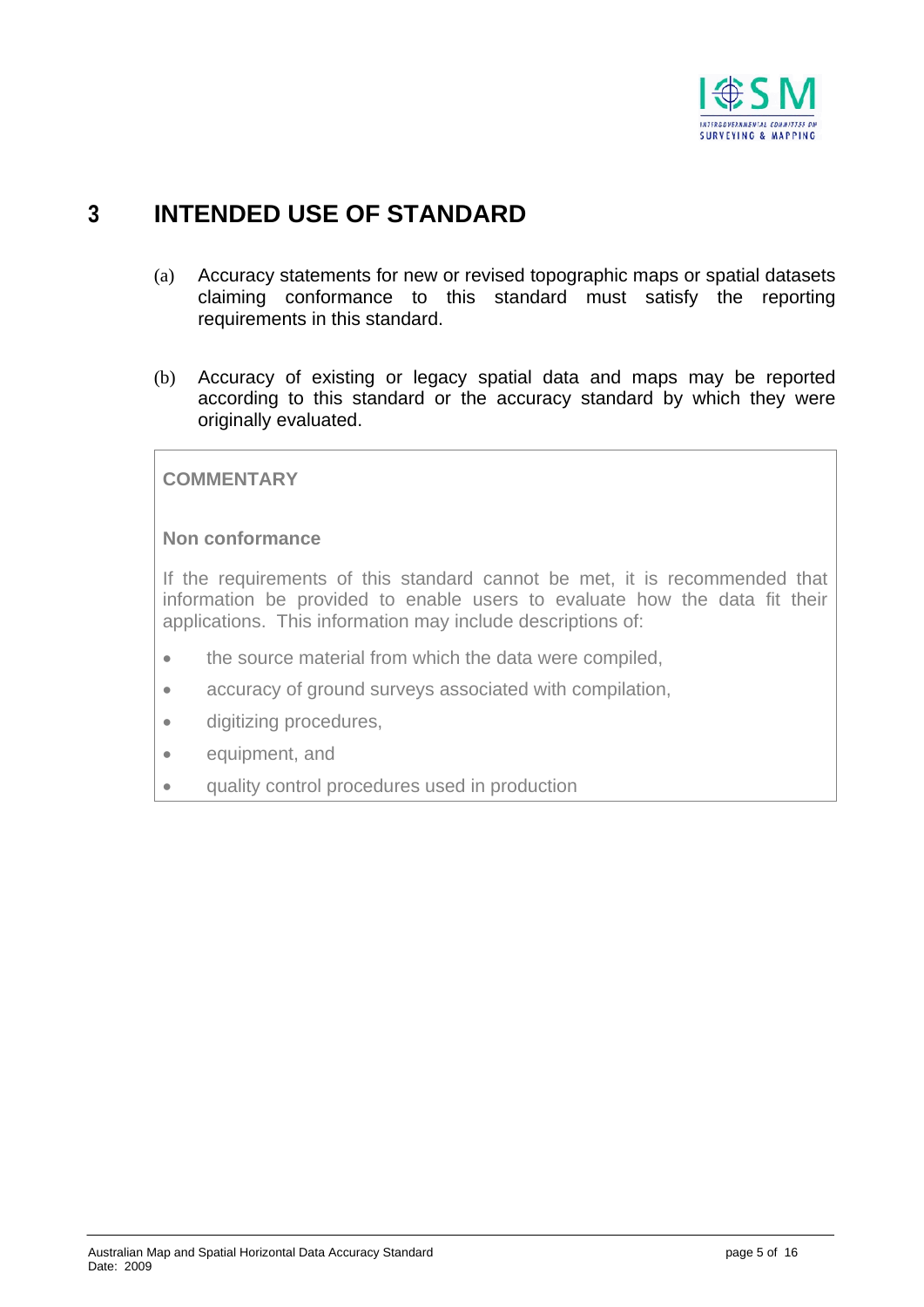

# <span id="page-5-0"></span>**4 TERMS AND DEFINITIONS**

For the purposes of this standard, the following terms and definitions apply.

| Term              | <b>Definition</b>                                                                                                                                                                                                |
|-------------------|------------------------------------------------------------------------------------------------------------------------------------------------------------------------------------------------------------------|
| <b>AMSDAS</b>     | Australian Map and Spatial Data Accuracy Standard                                                                                                                                                                |
| accuracy          | in the context of this standard, is absolute positional accuracy,<br>as defined in the international standard ISO/TC211 19113<br>Geographic information - Quality principles, as opposed to<br>relative accuracy |
| <b>ICSM</b>       | Intergovernmental Committee on Surveying and Mapping                                                                                                                                                             |
| <b>ISO TC/211</b> | International Organization for Standardization – Technical<br>Committee 211 (Geographic Information/Geomatics)                                                                                                   |
| <b>NSSDA</b>      | National Standard for Spatial Data Accuracy                                                                                                                                                                      |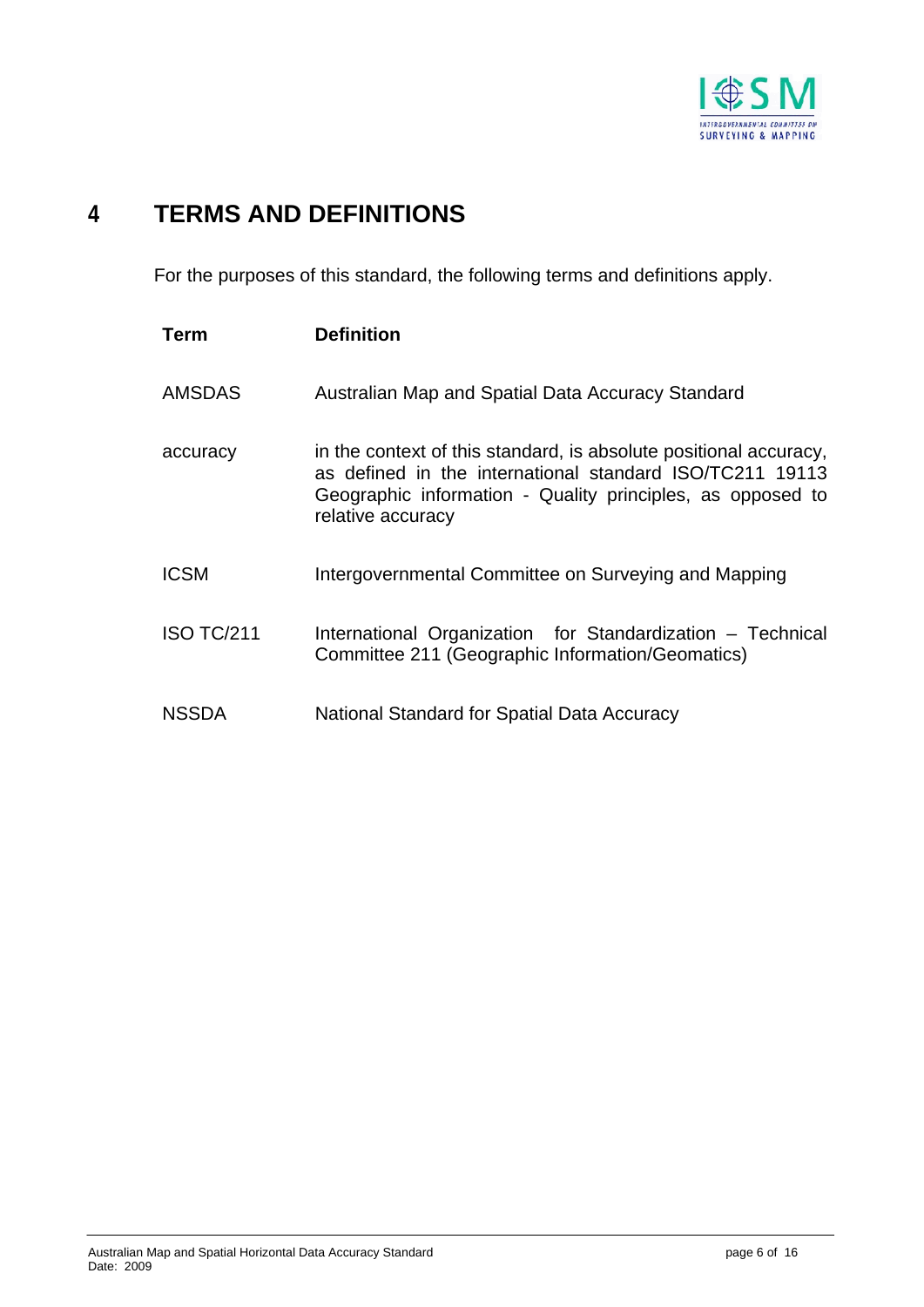

# <span id="page-6-0"></span>**5 ACCURACY REPORTING**

(a) Accuracy must be reported at a threshold level of 95 % and the methodology by which the reported value was determined must also be reported.

**COMMENTARY** 

**Explanation of 95 % threshold** 

- Accuracy reported at the 95 % threshold level means that 95 % of the positions in the dataset or on the map must have an error with respect to true ground position that is equal to or smaller than the reported accuracy value.
- 95 % is often considered to be double the standard deviation. It is more closely determined as being 1.96 times the standard deviation.
- The reported accuracy value must reflect all uncertainties, including those introduced by map production, data conversion, and data manipulation.
- (b) The reported accuracy must apply to all features, including point, line, and polygon features.
- (c) Where a dataset contains themes or geographic areas that have different accuracies and these accuracies can be identified separately in the dataset, these accuracies must be reported separately.
- (d) Accuracy must be reported for features in their entirety and must not be limited to well defined point locations.
- (e) Accuracy values must be reported in ground distances in metric units. Accuracy reporting in ground distances allows users to directly compare datasets of differing scales or resolutions.
- (f) For digital spatial data, the accuracy must be reported in digital metadata.
- (g) For hard copy maps, the accuracy must be reported on the map surround. The accuracy must be stated using words such as: "Horizontal accuracy xx metres at 95 % threshold level". A description of how the accuracy was determined may be included.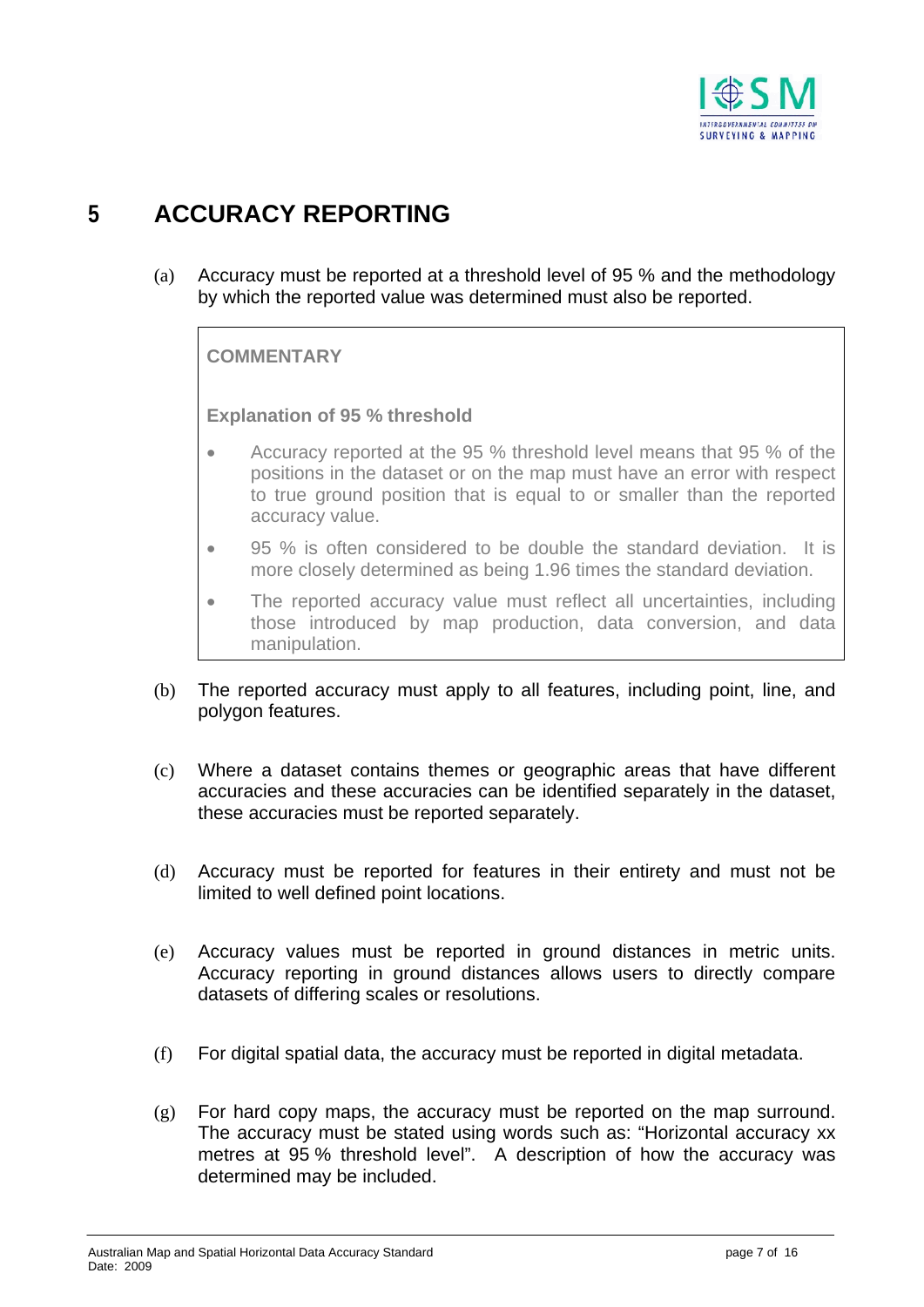

# <span id="page-7-0"></span>**6 ACCURACY TESTING**

## **6.1 Introduction**

This standard recommends that accuracy be tested in one or more of three ways:

- (a) testing against an independent source of higher accuracy. Refer to paragraph [6.2](#page-7-1),
- (b) testing by deductive estimate. Refer to paragraph [6.3](#page-10-1), and
- (c) testing by inference. Refer to paragraph [6.4](#page-13-1).

### <span id="page-7-1"></span>**6.2 Testing against an independent source of higher accuracy**

#### <span id="page-7-2"></span>**6.2.1 General**

Using the method of testing against an independent source of higher accuracy, accuracy must be tested by comparing the planimetric coordinates of locations in the test dataset with coordinates of locations that can be assumed to be the same in the independent source of higher accuracy.

#### **6.2.2 Independent source of higher accuracy**

- (a) The independent source of higher accuracy referred to in [6.2.1](#page-7-2) above must be the highest accuracy practicable to evaluate the accuracy of the dataset and must be acquired from sources separate from the test dataset.
- (b) Possible sources for higher accuracy information are:
	- (i) geodetic ground surveys,
	- (ii) Global Positioning System ground surveys,
	- (iii) photogrammetric surveys, and
	- (iv) and spatial databases of substantially higher accuracy.
- (c) A minimum of 20 locations must be tested and distributed to reflect the geographic area of interest and the distribution of error in the dataset.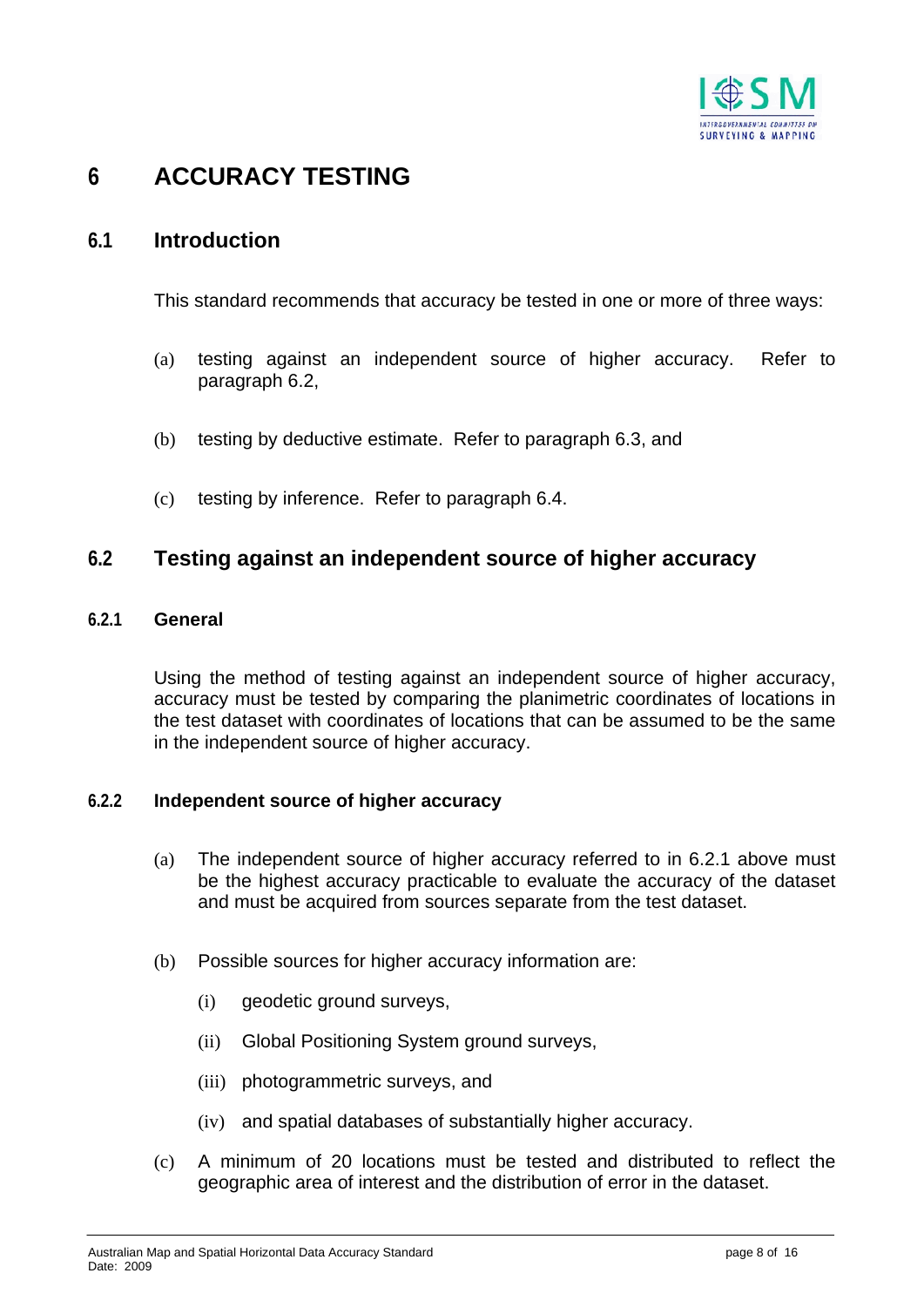

#### <span id="page-8-0"></span>**6.2.3 Accuracy of linear features**

#### **6.2.3.1 General**

There are various methods of measuring the accuracy of linear features against higher resolution representations of the same phenomena. This standard recommends accuracy testing for linear features using equally spaced perpendicular offsets along the tested feature to their intersection with the independent source of higher accuracy.

#### **6.2.3.2 Method does not match locations**

In some circumstances, such as with a linear feature with irregular bends, this method does not logically match locations on tested features with their corresponding location on an independent source. In these cases the offsets to the independent source should be adjusted so that a logical matching is achieved.

#### **6.2.3.3 Calculating the accuracy**

(a) When direct offset measurements are taken, 95 % threshold accuracy can be calculated through a root-mean-square-error (RMSE) determination (see [Appendix 1\)](#page-14-1):

 $95\%$  Accuracy = 1.7308  $\times$  RMSE

- (b) RMSE is the square root of the average of the set of squared differences between dataset coordinate values and coordinate values from an independent source of higher accuracy for identical points. Using an RMSE determination it is assumed that systematic errors have been eliminated and that error is normally distributed.
- (c) When a large number of offsets are taken, the 95 % threshold accuracy value is equivalent to the  $95<sup>th</sup>$  percentile offset value. Using this method, no assumption is made that systematic errors have been eliminated or that the error is normally distributed.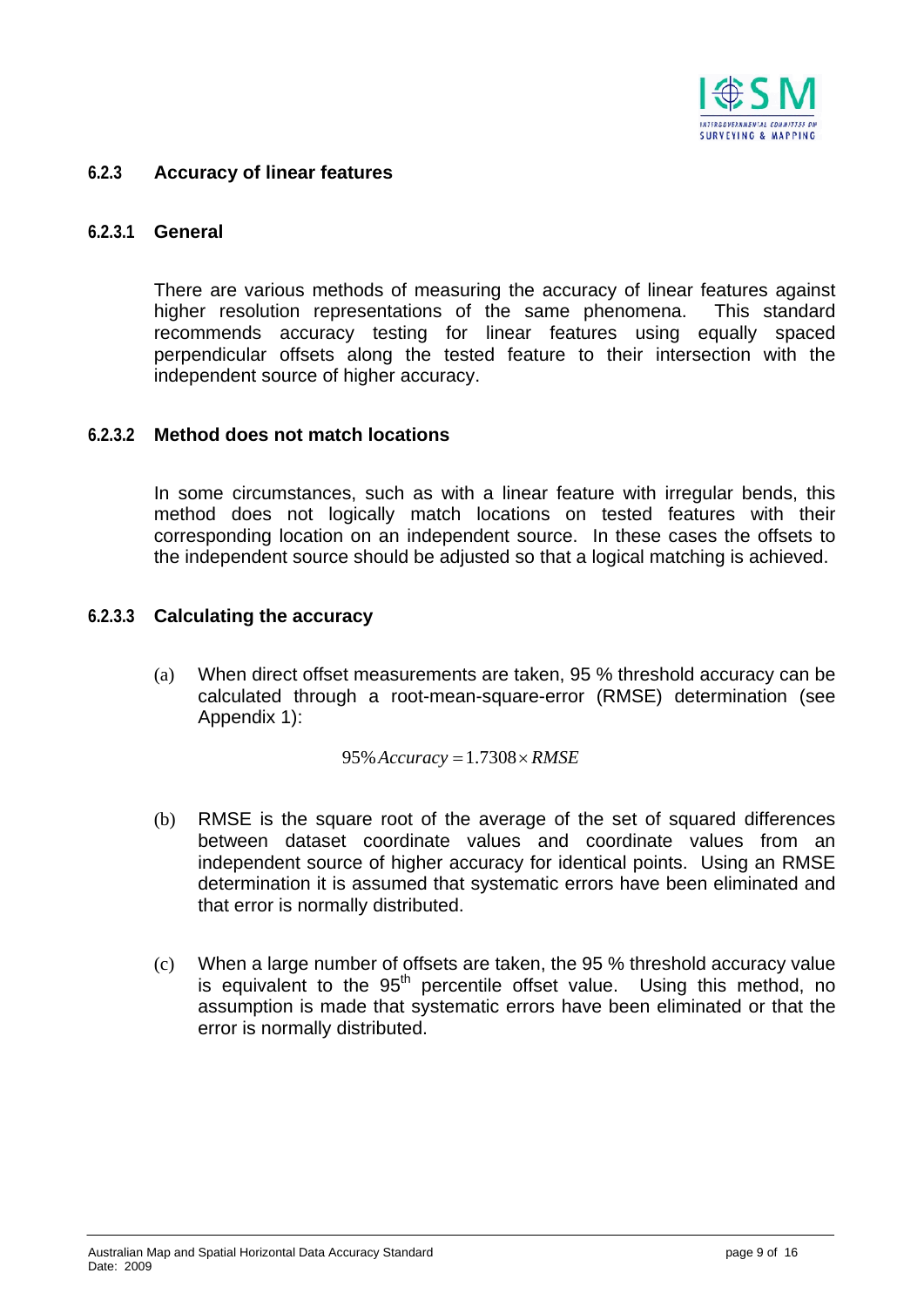

### **COMMENTARY**

#### **Example of positional accuracy**

The following is an example of an estimate of positional accuracy undertaken by a government mapping authority using testing against a source of higher accuracy.

#### **Example**

- 1. Testing against a source of higher accuracy has been undertaken for DATASET A to determine its positional accuracy.
- 2. DATASET A has a scale of 1:250 000 and the source of higher accuracy is at 1:25 000 scale.
- 3. Offsets from the linear features in DATASET A to their intersection with matching features in the reference dataset have been measured. 125 000 regularly spaced perpendicular offsets have been measured.
- 4. Offsets have been inspected, and where necessary adjusted, to ensure that locations in the DATASET\_A match those in the reference source in a geographically sensible way.
- 5. Offsets for a broad range of feature types in DATASET\_A and across the full extent of DATASET A have been measured.
- 6. In ground distances it has been found that 95 % of the offsets are less than 140 metres long and 5 % of the offsets are longer than 140 metres.
- 7. DATASET A therefore has a horizontal accuracy of 140 metres at 95 % threshold level.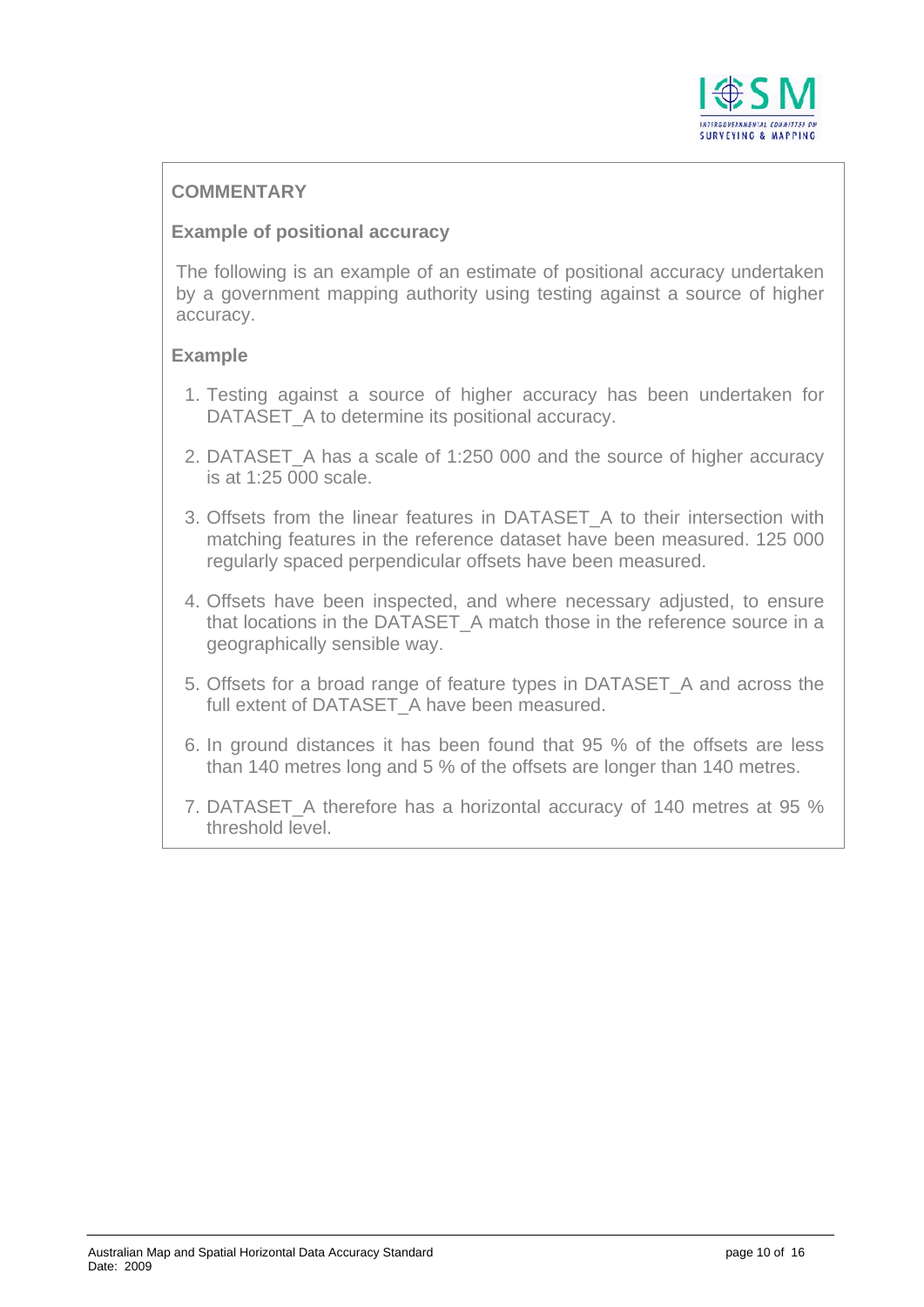

### <span id="page-10-2"></span><span id="page-10-0"></span>**6.3 Testing by deductive estimate**

- (a) Modelling and propagation of errors through the data/map production processes is undertaken using testing by deductive estimate. For instance, for a vector dataset derived from a paper map, the accuracy may be deduced by accumulating the errors of the original data capture, including those due to photogrammetry and cartography, with those due to data conversion and manipulation.
- (b) In the example in [\(a\)](#page-10-2) above, where there are errors due to map source material, data conversion and data manipulation the 95 % threshold accuracy can be calculated as follows:

$$
95\% Accuracy = 1.96 \times S = 1.96 \times \sqrt{(S_m)^2 + (S_l)^2 + (S_{man})^2}
$$

where S is the standard deviation and the subscripts  $m$ ,  $l$  and  $man$  refer to source material, conversion processes, and manipulation processes respectively.

#### **COMMENTARY**

#### **Example of deductive estimate**

- The following is an example of a deductive estimate of positional accuracy undertaken by a government mapping authority.
- The example is for a 1:250 000 digital dataset derived from original map repromat, and subject to a small degree of manipulation, such as coordinate rounding and format conversion.
- <span id="page-10-1"></span>• Errors are given in millimetres on the map, prior to conversion to ground distances.

#### **EXAMPLE**

The planimetric accuracy attainable in the 1:250 000 DATASET\_B will be composed of errors from three sources:

- the positional accuracy of the source material,
- errors due to the conversion processes, and
- errors due to the manipulation processes.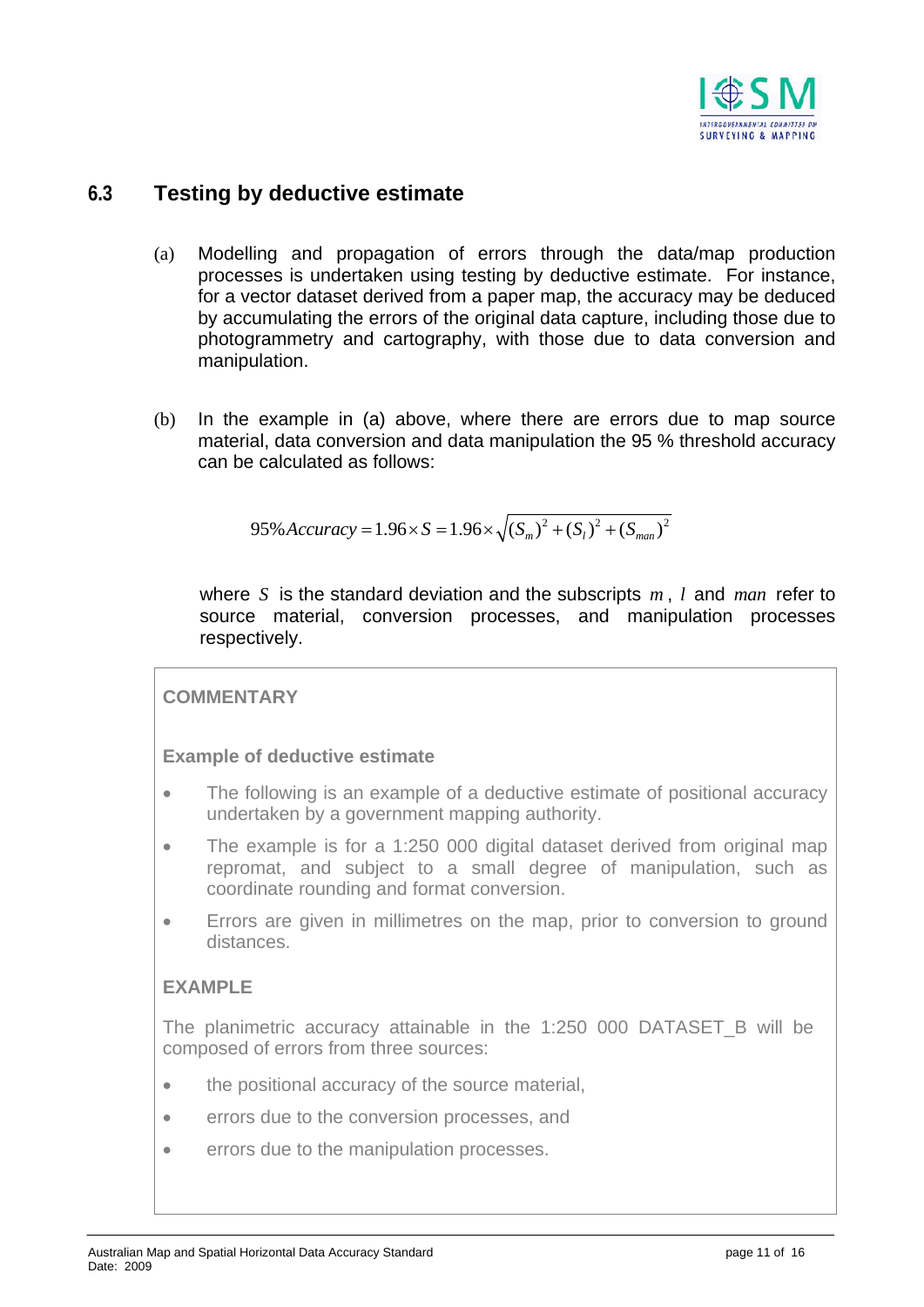

#### **The positional accuracy of the source material**

- (a) There is an expectation that the source data complies with the following statement: "*Not more than 10 % of locations will be in error by more than 0.5 mm measured on the source material".*
- (b) Statistically, this relates to a standard deviation on the map  $(S_m)$  of 0.31 mm.

#### **Errors due to the conversion processes**

- (a) The errors due to the conversion/capture process depend on the accuracy of the variety of factors dependant on the type of activity being undertaken. Some of these factors include requested digitising accuracy off imagery/aerial photography, method of raster to vector conversion, digitising table set-up or the scanner resolution, systematic errors in the equipment, errors due to software, and errors specific to the operator.
- (b) When table digitising, the accepted standard is that the line accuracy should be within half a line width. As a majority of symbolised features in topographic mapping have a line width of 0.2 mm or greater, then half the line width is taken as 0.1 mm and this is interpreted as one standard deviation  $S_{\text{data}}$  for the distribution of errors.
- (c) The standard *deviation* of distribution errors in setting up the digitisation table is determined by the square root of the sum of all residual errors at each of the registration locations squared over the number of registration locations (minus one). For this conversion process the resultant standard deviation measurement  $S_{\text{test}}$  is estimated to also be 0.1 mm (at map scale).

The error due to the conversion processes is:

$$
S_{l} = \sqrt{(S_{data})^{2} + (S_{test})^{2}}
$$
  
=  $\sqrt{(0.1)^{2} + (0.1)^{2}}$   
= 0.14mm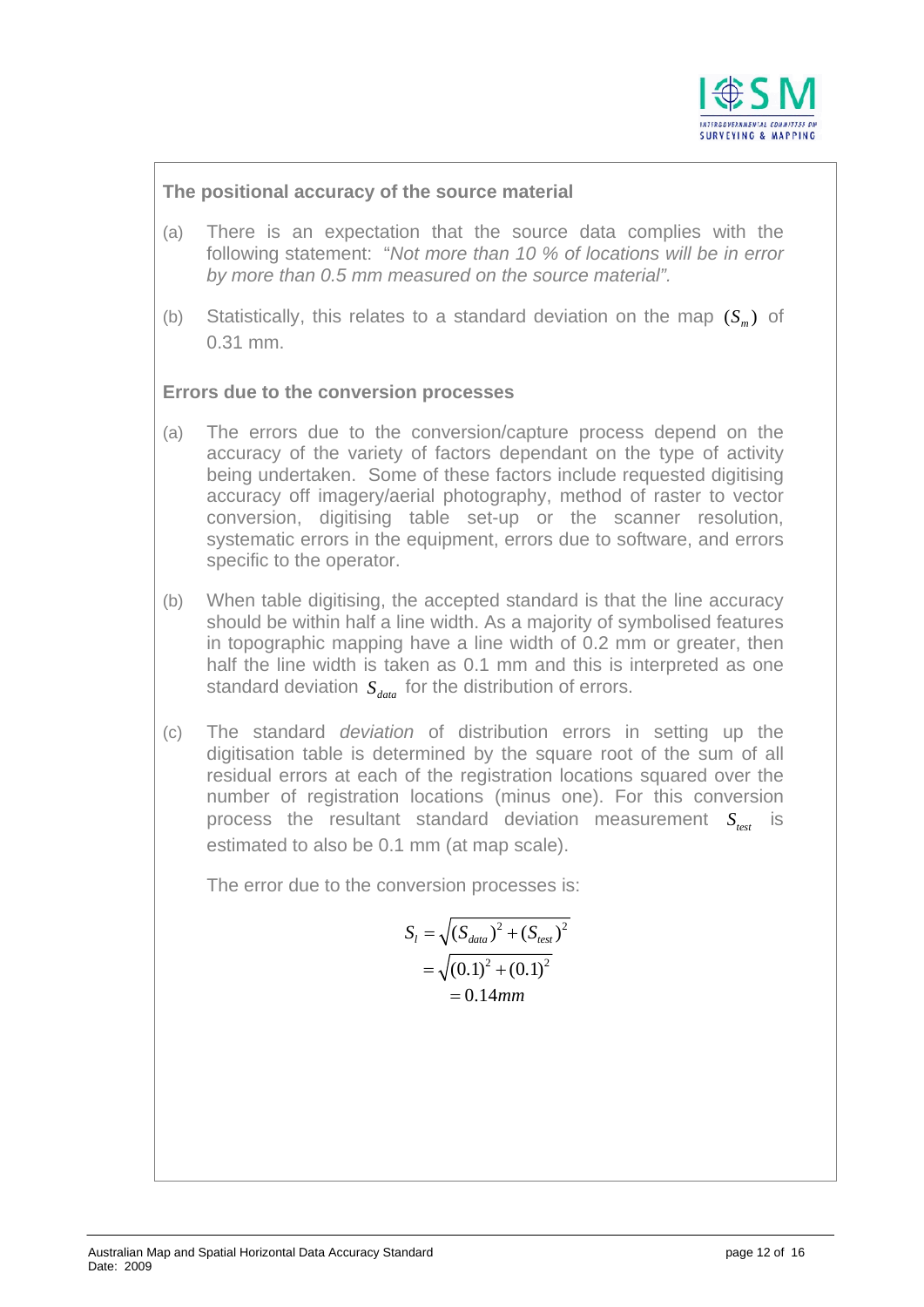

#### **Errors due to the manipulation processes**

- (a) Errors due to the manipulation process include separating vector contours which have merged in the raster to vector process, correcting topological structure rules such as dangles and intersect errors and, as an extreme case, smoothing vegetation boundaries after conversion of raster vegetation analysis data.
- (b) As a general rule, the processes used during data manipulation do not introduce an error greater than 10 % of the vector capture error . *data S man S* is therefore estimated as 0.01 mm.

The *standard* deviation of the errors for DATASET\_B, in millimetres on the map, is therefore

$$
S = \sqrt{(S_m)^2 + (S_l)^2 + (S_{man})^2}
$$
  
=  $\sqrt{(0.31)^2 + (0.14)^2 + (0.01)^2}$   
= 0.34mm

This represents an error of 85m on the ground for 1:250 000 data.

The 95 % threshold accuracy can then be calculated as:

$$
95\% Accuracy = 1.96 \times S
$$
  

$$
= 1.96 \times 85
$$
  

$$
167
$$

DATASET\_B therefore has a horizontal accuracy of 167 metres at 95 % threshold level.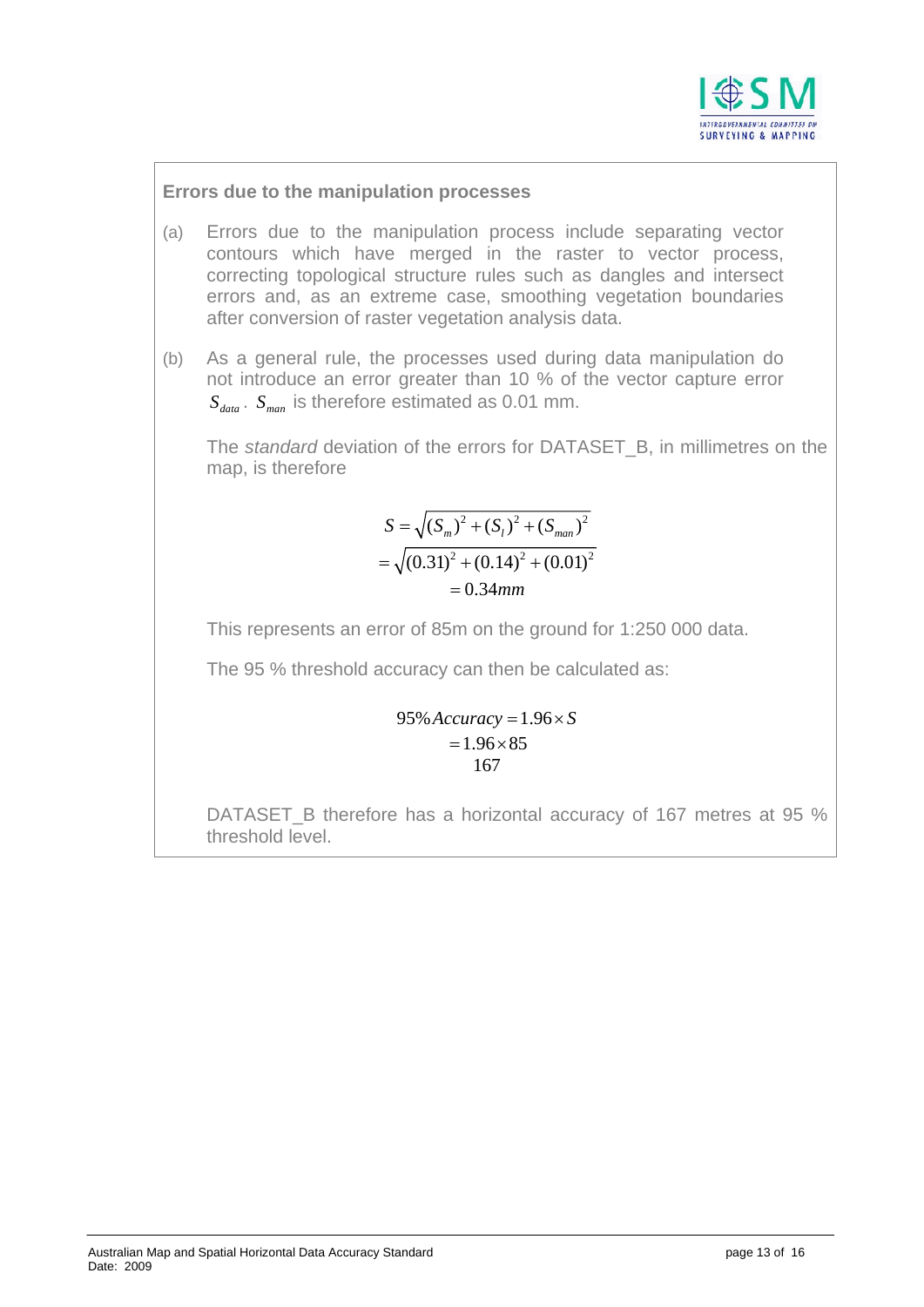

### <span id="page-13-0"></span>**6.4 Testing by inference**

When testing by inference, accuracy is equated to that of another dataset or map of identical scale and method of production. For instance, where each map in a map series has the same scale and is subject to the same method of production it would be reasonable to assume they all have the same accuracy, and that by knowing the accuracy of one map, the accuracy of all subsequent maps in the series can be inferred.

#### **COMMENTARY**

#### **Example of an inferred estimate**

- The following is an example of an inferred estimate of positional accuracy undertaken by a government mapping authority.
- The example is for a digital dataset derived from the same map series as DATASET B in the previous example.
- The source repromat was subject to the same procedures as for DATASET B, and the parameters for conversion and manipulation of the data were the same as for DATASET\_B.

#### **EXAMPLE**

- 1. DATASET\_C has been derived from repromat from the same map series as DATASET\_B, and has been subject to the same methods and parameters for data conversion and manipulation and is assumed to have the positional accuracy as DATASET B.
- <span id="page-13-1"></span>2. DATASET C therefore has a horizontal accuracy of 167 metres at 95 % threshold level.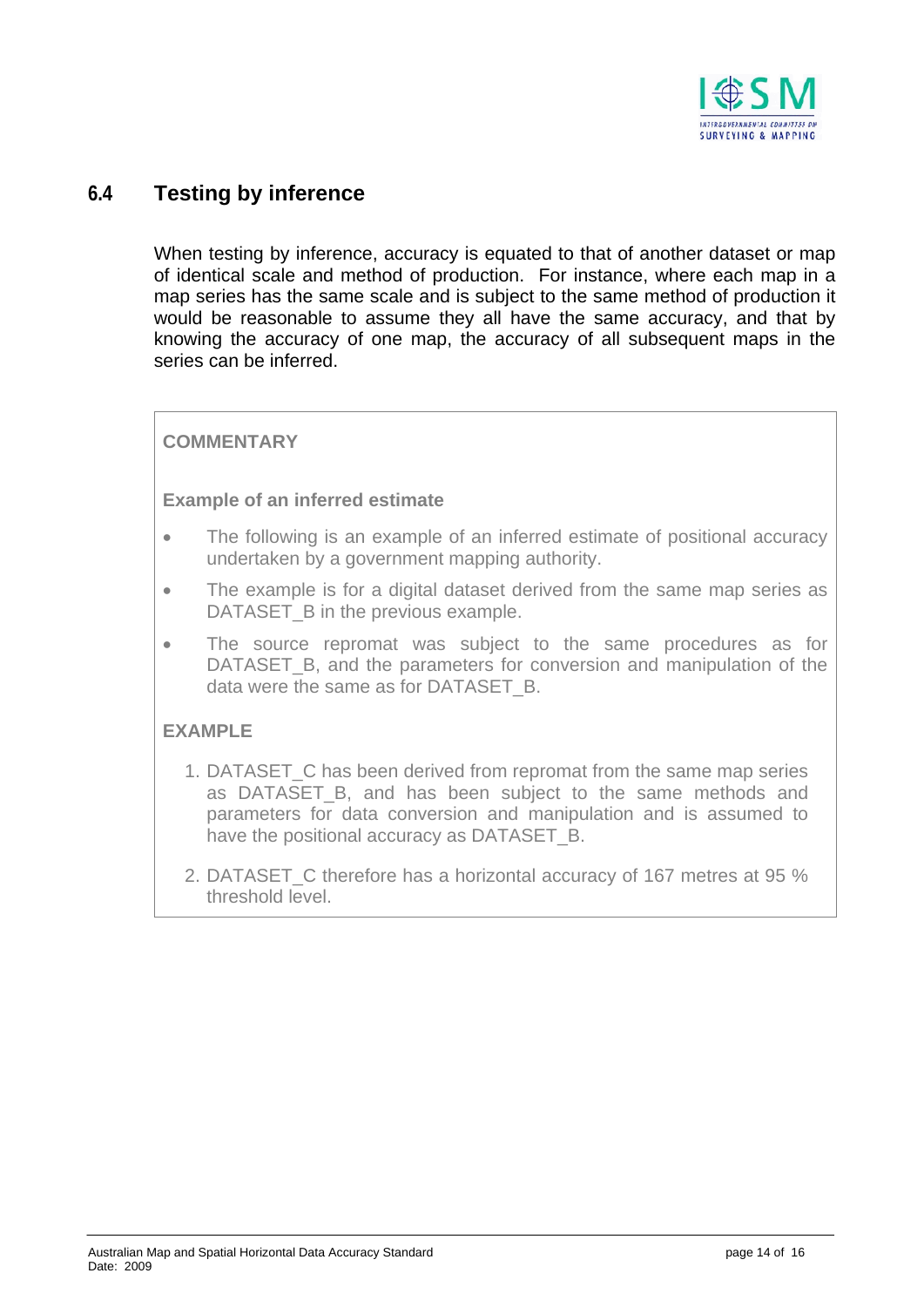

# <span id="page-14-1"></span><span id="page-14-0"></span>**Appendix 1: Explanation of root-mean-square-error (RMSE)**

# **1.1 Explanation**

Let:

$$
RMSE_{E} = \sqrt{\left[ \frac{\sum (E_{data,i} - E_{check,i})^{2}}{n} \right]}
$$

$$
RMSE_{N} = \sqrt{\left[ \frac{\sum (N_{data,i} - N_{check,i})^{2}}{n} \right]}
$$

where:

 $E_{data,i}$ ,  $N_{data,i}$  are the coordinates of the  $i^{th}$  check location in the dataset

*N*

 $E_{check,i}$ ,  $N_{check,i}$  are the coordinates of the  $i<sup>th</sup>$  check location in the independent source of higher accuracy

*n*

*n* is the number of check locations tested

*i* is an integer ranging from 1 to *n*

Horizontal error at location *i* is defined as  $\sqrt{\left[ \left(E_{\textit{data,i}}-E_{\textit{check,i}} \right)^2 + \left(N_{\textit{data,i}}-N_{\textit{check,i}} \right)^2 \right] }$ . Horizontal RMSE is:

$$
RMSE_r = \sqrt{\left[ \frac{\sum ((E_{data,i} - E_{check,i})^2 + (N_{data,i} - N_{check,i})^2)}{n} \right]}
$$

$$
= \sqrt{[RMSE_E^2 + RMSE_N^2]}
$$